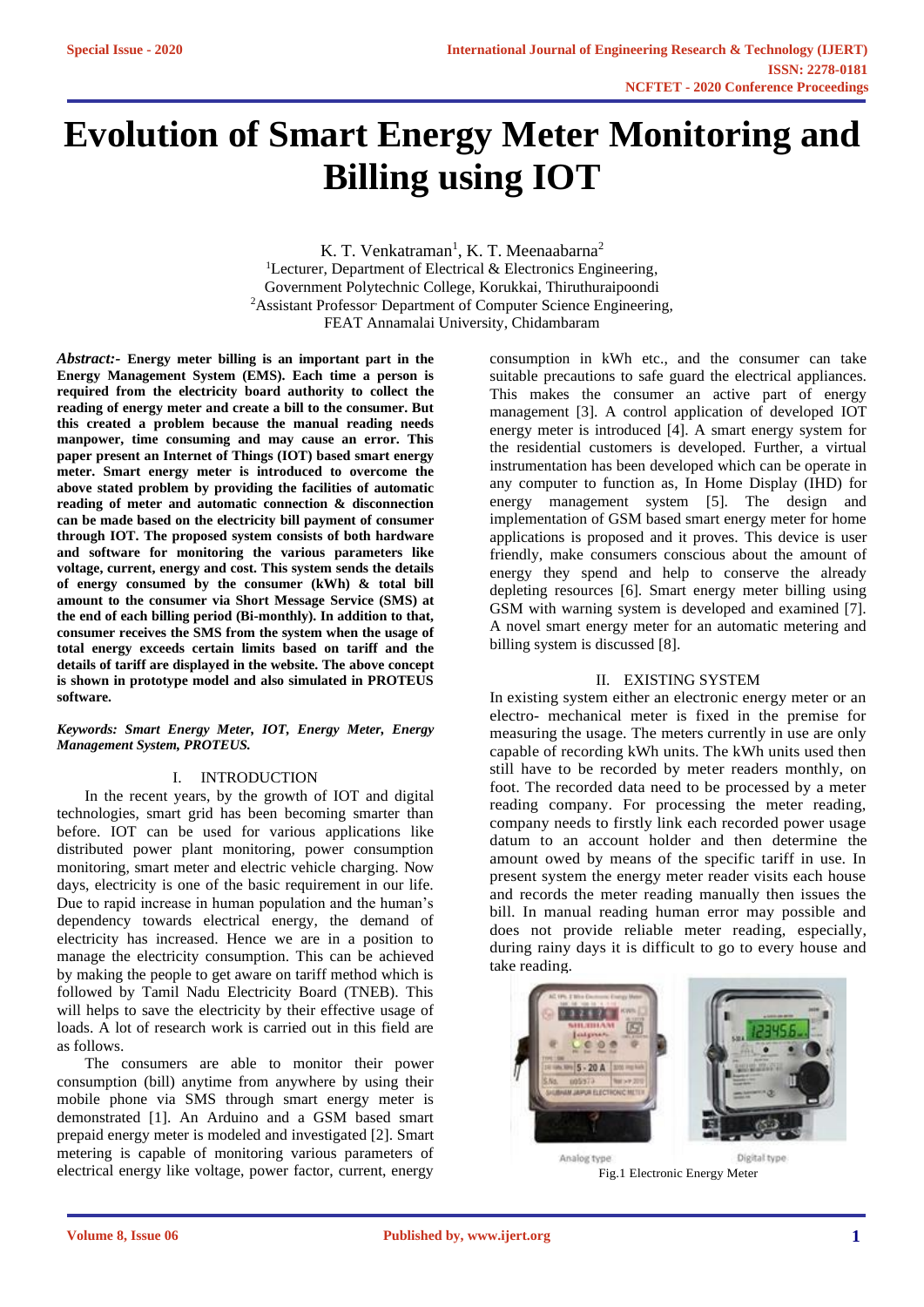In the present system people try to manipulate meter reading by adopting corrupt practices such as current reversal, bypass meter, magnetic interference, etc. If the payment period exceeds, the EB employee need to go to each and every house to disconnect power supply. Fig. 1 shows the electronic energy meter.

# III. PROPOSED SYSTEM

 Smart Meters are an electronic measurement devices used by utilities to communicate information for billing customers and operating their electric systems. The combination of an electronic meter with two-way communications technology for information, monitor, and control is commonly referred to as Advanced Metering infrastructure (AMI). IOT is nothing but the source of communication between consumer and service provider i.e. web server. Since IOT is cost effective compared to SMS, monitoring of energy meters at lower cost is made possible. Current sensor is used to read the current drawn by the load from the power supply. Voltage sensor is used to identify the voltage drop and apply voltage to the load from power supply. Relay is used to control the power ON and OFF to the home. Using the voltage and current sensor the power consumption is identified by the ARDUINO microcontroller and this data are uploaded to the server or website through IOT modem. The block diagram of the proposed system is shown in Fig.2 and the proposed hardware model is shown in Fig.3.



Fig.3 Prototype Hardware Model

# IV. HARDWARE DESCRIPTION *ARDUINO UNO (ATMEGA 328)*

Arduino board acts as the heart of the required system. Entire functionality and processes of the system depend on this board. Arduino reacts in response to the 5V supply given by the Opto-coupler and keeps on counting the supply and then calculates the cost and also the power consumed. This data, it continuously stores on the webpage, so that users can visit anytime and can also check their consumption. It even reacts accordingly as per programmed, to the situations like message passing/sending during threshold values etc.

# *Internet of Things (IOT)*

Internet of things has become heart of data transfer and communication. It is a network for inter-linking physical devices or objects with embedded platforms, sensors, actuators to exchange data from any part of the world. The devices which are linked through IOT can be controlled and monitored from anywhere and at any time.

*Architecture of IOT*



Fig.4 IOT Architecture

# *NODE MCU*

Node MCU is the Wi-Fi equivalent of Ethernet module. It can be used as access point and/or station, host a web server or connect to internet to fetch or upload data. It is open source software and hardware development environment that is built around a very inexpensive Systemon-a-Chip (SoC) called the ESP8266.

# *GSM Module*

A GSM modem is a specialized kind of modem that accepts a SIM card and operates over a subscription to a mobile operator, just like a cell phone/mobile phone. From the perspective of a mobile operator, a GSM modem looks similar to a mobile phone. A GSM modem is the one that exposes an interface that allows various applications such as sending and receiving of messages over the modem interface. The mobile operator charges for this purpose and process of message sending and receiving as if it was performed directly through a mobile phone. To perform these tasks, a GSM modem must support an "extended AT command set" for sending/receiving SMS messages. A GSM modem could also be a standard GSM mobile phone with the appropriate cable and software driver to connect to a serial port or USB port on your computer. Any phone that supports the "extended AT command set" for sending/ receiving SMS messages can be supported by the SMS/ MMS Gateway. Note that all the mobile phones don't support this type of modem interface.

#### *RELAY*

A relay is an electrically operated switch. Many relays use an electromagnet to mechanically operate a switch, but other operating principles are also used, such as solid-state